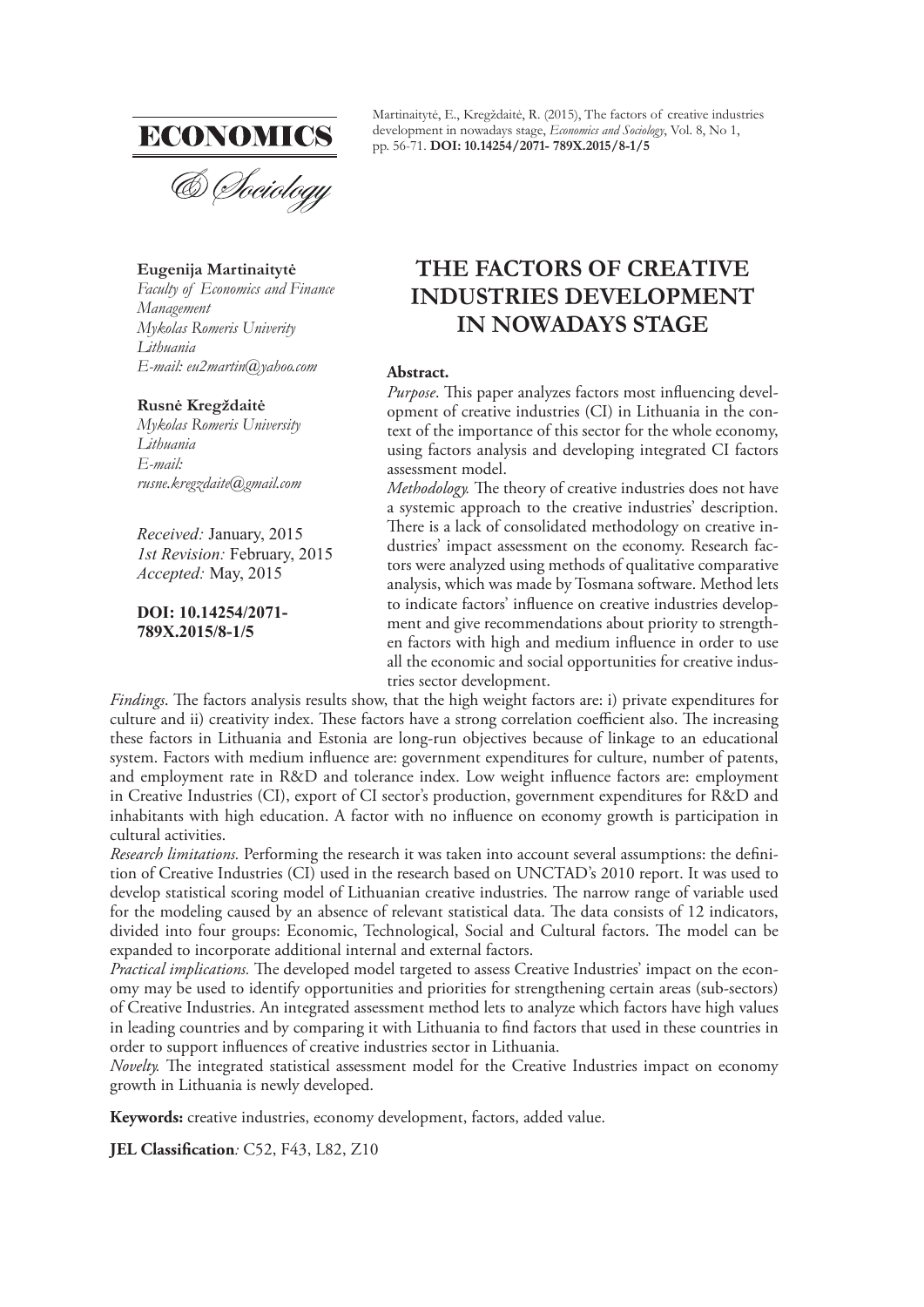# **Introduction**

Creative industries can be defined as the area of overlap between culture, technology, science, and commerce. They involve the supply of goods and services that contain a substantial element of artistic and intellectual activities associated with a vital role in social and human development. It is the exceptional challenge to watch the process how the creative industries are fighting for the place in the economic theory and the reality. From the controversy in meanings of Creative industries (CI), till dimension in its evaluation criteria and lack of the measuring methodology, the assessment of the group of factors influencing the CI development is the useful analysis.

The growing importance of the Creative Industries for the economy development based on shifting in the communication technology and social liberalization within globalization process. According to the Creative Economy Report 2010,UNCTAD/UNDP: "Global exports of creative goods and services" products such as arts and crafts, audiovisuals, books, design work, films, music, new media, printed media, visual and performing arts, and creative services,more than doubled between 2002 and 2008. The total value of these exports reached US \$592 billion in 2008, and the growth rate of the industry over that six-year period averaged 14%." The creative industries have grown at a significantly faster rate than the aggregate indicators of the world economy shows.

According to UNESCO report 2013 "The creative economy is now one of the most rapidly growing sectors of the global economy. It is also a highly transformative one in terms of income generation, job creation, and export earnings. Figures published in the UNCTAD Creative Economy Reports, 2008, 2010 show "that the creative economy has become an even stronger driver of development: World trade of creative goods and services totaled a record US\$ 624 billion in 2011, more than doubling between 2002 and 2011. The average annual growth rate of the sector during that period was 8.8 percent, and the exports of creative goods were even stronger in developing countries, averaging 12.1 percent annually over the same period". Between 2008 and 2011, employment in the cultural and creative sectors proved more resilient than in the EU economy as a whole with growth rates varying however between subsectors. This tendency is all the more interesting because some sectors have a higher percentage of youth employment than the rest of the economy.

Following the importance of Creative Industries mentioned above, the subject of research is a scope of factors influencing the Creative Industries, and the problem focusing on this study is: what is a level of factors' impact on the development of this economy sector- Creative Industries?

The aim of the paper is to investigate the scope of factor influencing the development of Creative Industries.

**The methods of the research.** A systemic analysis of theoretical insights and practical applications developed by foreign and local authors, and comparative, logical and statistical analysis were used for the research.

# **Main aspects of creative industries and their measurement**

The Creative Industries (CI) are the part of the economy as a social reality, and due to the absence of clear structure of productions and services belong to this sector, the studies are covering numerous aspects of CI without standard methodology for measuring CI effects on economy and investigating inputs on CI development. Wide range of research in this area shows the importance CI for private and social benefit and economy growth using innovative and knowledgeable factors.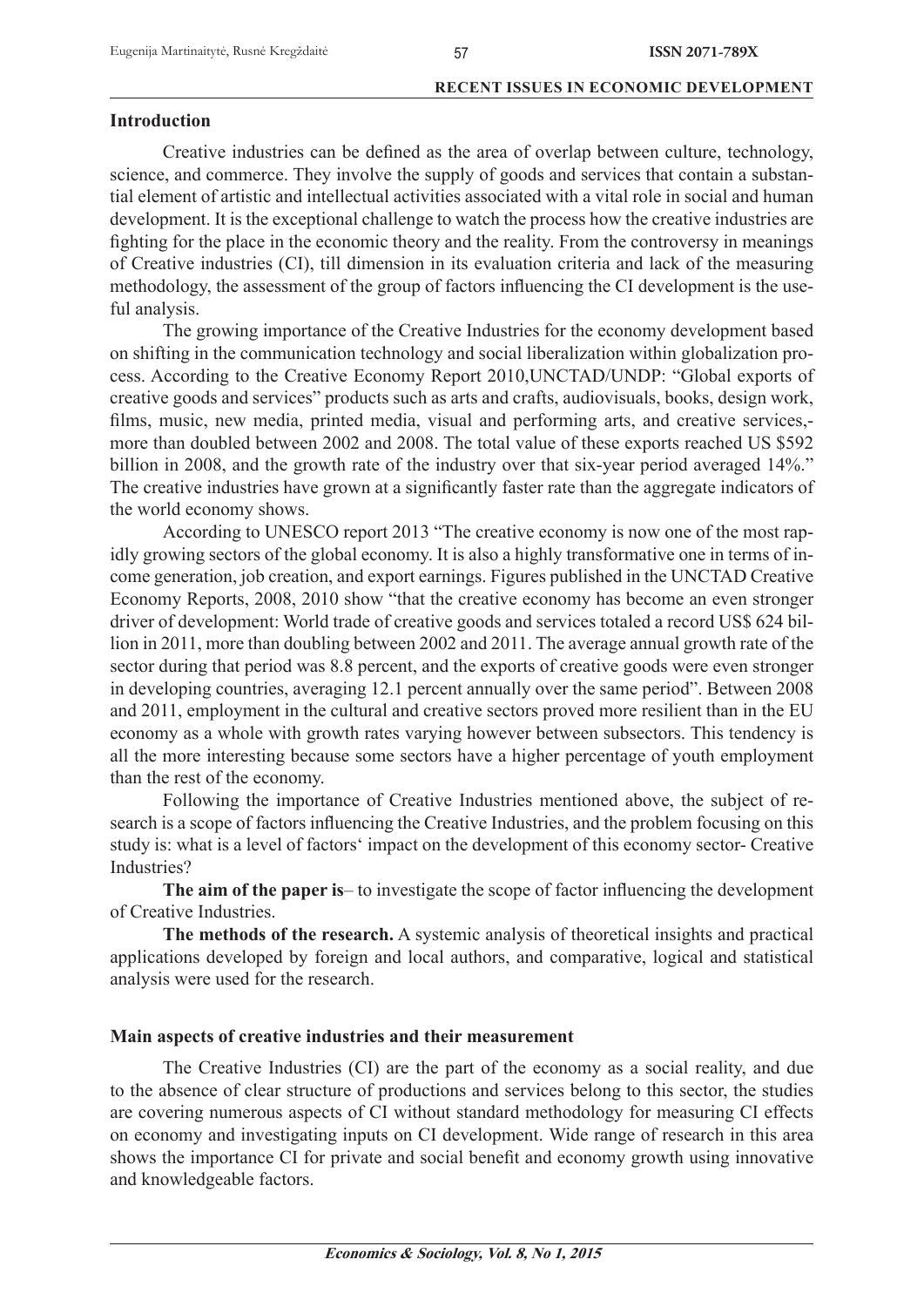The concept Creative Industries contents verity of sideways as the field of research depends on the environment, segmentation, econ-social stage, and development. There are no finalized interpretation of CI concept; therefore we used following points to identify the stages of CI evolution. There are two directions of the CI modeling: from the Demand towards providers, and from initiatives /ideas/product' Providers towards markets/consumers. Some studies made efforts to combine different approach on principal characteristics of creativity, creative industries, and other related phenomena. According to KEA, 2006 the definition of creativity should define the area as Scientific creativity, Technological creativity, Economic Creativity and Cultural creativity entirely inter-depended within the Economy. UNSTAD proposed to classify CI by groups (heritage, arts, media functional creation).One direction of the CI modeling focused on CI impact on economy growth, and another direction  $-$  the scope of factors influencing as a driver for the CI development, which is a matter of the current paper.

Initially Framework for Cultural Statistics (FCS) proposed by UNESCO was adopted by various national institutions with to the specific cultural realities of their country. The FCS defines ten distinct categories: (0) cultural heritage; (1) printed matter and literature;  $(2 \& 3)$ music and the performing arts; (4) visual arts;  $(5\&6)$  audiovisual media (5 cinema and photography; 6 radio and television); (7) socio cultural activities; (8) sports and games; (9) environment and nature. The framework also proposes cross-category matrices such as creation/ production, transmission/ dissemination, consumption, registration/protection and participation (UNCTAD,2008)..

 The segmentation of Creative Industry (CI) sectors into Content and Service sectors proposed by UNCTAD and used for different purposes (Table 1).

|                                            |                        | Creative Industries                     |                                       |
|--------------------------------------------|------------------------|-----------------------------------------|---------------------------------------|
| <b>HERITAGE</b>                            | <b>ARTS</b>            | <b>MEDIA</b>                            | <b>FUNCTIONAL</b><br><b>CREATIONS</b> |
| <b>Traditional cultural</b><br>expressions | <b>Visual arts</b>     | <b>Publishing and printing</b><br>media | Design                                |
| Art crafts                                 | Paintings              | <b>Books</b>                            | Interior                              |
| Festivals                                  | Sculpture              | Newspapers                              | Graphic                               |
| Celebrations                               | Antique                | Press and other publications            | Fashion                               |
|                                            | Photography, etc.      |                                         | Jewellery                             |
|                                            |                        |                                         | <b>Toys</b>                           |
| <b>Cultural sites</b>                      | <b>Performing arts</b> | <b>Audio-visuals</b>                    | <b>Creativity services</b>            |
| Historical monuments                       | Live music             | Film                                    | Architecture                          |
| <b>Museums</b>                             | Theater                | Television & radio                      | Advertising                           |
| Libraries                                  | Dance                  | <b>Broadcasting</b>                     | Creative R&D                          |
| Archives, etc.                             | Opera                  | New media                               | Cultural services                     |
|                                            | Puppetry               | Digitized content                       | Digital services, etc                 |
|                                            | Circus, etc.           | Software                                |                                       |
|                                            |                        | Video games                             |                                       |
|                                            |                        | Animations, etc.                        |                                       |

Table 1.Creative Industries by segments.

*Source:* UNCTAD, 2008.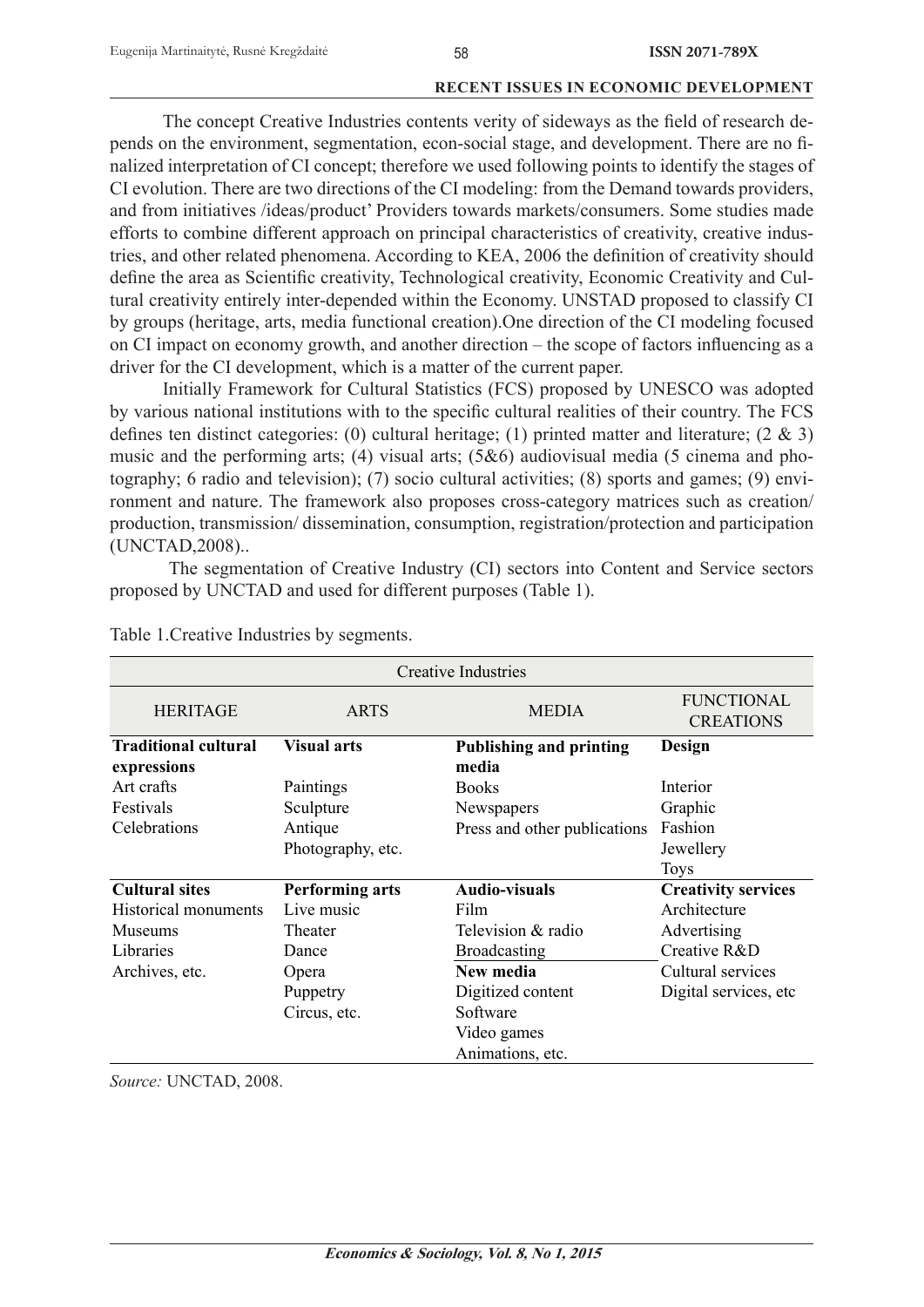# Factors, influencing the development of creative industries

Because of the relation to social and cultural activities, creative industries leads to economic development and the dynamics of a socio, political, cultural and economic processes. There are numbers of different definitions, typologies and classifications of the creative industries, and it means that creative sector is a growing economic domain with a valuable contribution to the local economy and significant job creation potential (Hui, 2007). The term creative industries encompass a broader range of activities that include the cultural industries, as well as all cultural or artistic production, whether live or produced as an individual unit. These industries are those in which the product or service contains a substantial element of artistic or creative endeavour and include activities such as architecture and advertising. (Understanding Creative Industries: Cultural statistics for public-policy making, UNESCO, 2006).

Creative industries are significant sector for economic growth and development not just in sense of adding jobs or expanding economic activity but also for the role in facilitating economic evolution by contribution to behavior, social and institutional evolution (Potts, 2011). Culture, as shared values, can affect efficiency, equity or determination of economic and social objectives. All this effects from individual will aggregate in collective outcomes and influence macroeconomic outcomes such as GDP, technological performance, employment, structural changes, income and social welfare programmes (Throsby, 2010).

The creative industries effects on total economy growth through economic, social, technology, scientific and cultural, and other multidimensional variables, therefore it is important to measure the impact of creativity. The economic growth depends on human capital, ability to attract a "creative class" and to perform that advantage in the form of new ideas and regional growth. The tool to indicate these capacities is a *creativity index* - the baseline indicator of creative economy' ability to perform. It can be used for measurement of region's long-run economic creativity trends as reflection of joint effects of "creative class" concentration and innovative economic outcomes (Florida, 2002). As any other sector, a creative industries sector is closely related to conditions of domestic economic system. The GDP growth, personal income rate, unemployment rate (Getzner, 2002), interest rate, price indexes, subsidies from the state, – all these factors are influencing the creative sector as well as any other economic activity. Creative industries are also linked to the production in the context of social development and because of a complexity of economic factors mentioned above it is difficult to explain sectors' development by separate factors. Creative industries are developed from the cultural sector, which is based on art activity, local culture and local economic welfare, social values, etc. Cultural industries mainly converged into creative industries, and in this case well-being indicators, such as happiness index become important factors (Tubadji et al., 2014). The studies are focusing on specific factors influencing creative industries' development as location, structure of creative industries, environment, inter-sectorial analysis and others. This research describes the influence of aggregate groups of factors on creative industries without specific segmentation.

The groups of factors called "3 T's system" contain the aggregate categories of factors developed by R. Florida (2002), and they are following: Technology, Talent and Tolerance, which represented symbiosis creativity and economic development. All these factors have significant influence to creativity and creative industries sector, with aftermath effect on the economy.

First T: *Technology* is widely accepted factor for economic growth and changes in technologies are a key feature of it. The understanding of the importance of technological development is an important feature in almost every sector and branches. Countries' technological capacities can be measured by number of patents, spending for R&D and employment in R&D sector, productivity.

Second T: *Talent* also agrees key factor. Knowledge, creativity and creation of new ideas are essential for successful development and these features are arising from talented people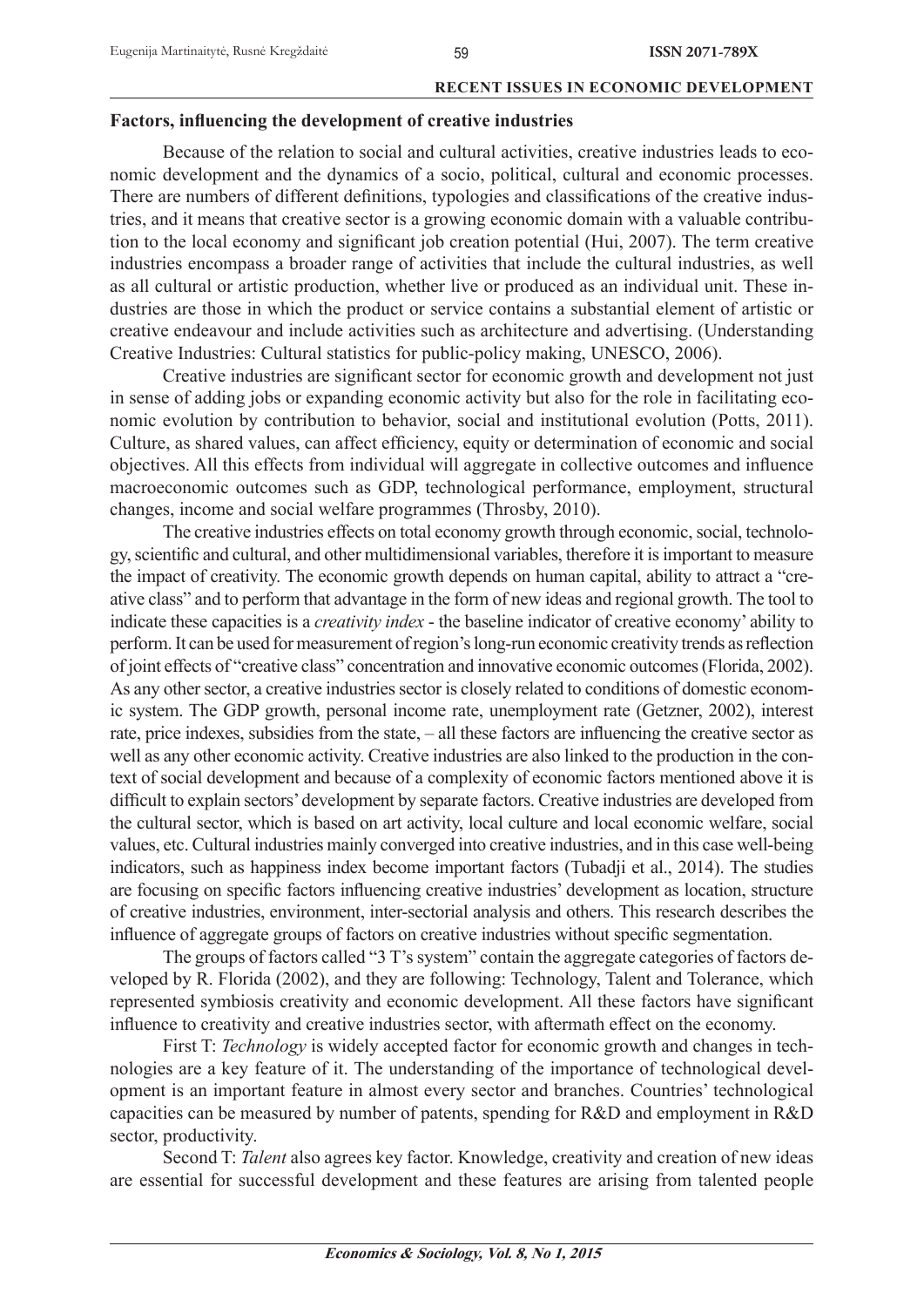(Martin Prosperity Institute, 2010). Talent is a feature that is difficult to measure and it could be analyzed by simultaneously study of few indicators or indexes such as high education, innovation indexes and share of creative class, which shows new tendencies in professional and personal environment. Complimentary index for talent measure is creative vitality index (CVI) developed in USA, which includes community participation and employment in the creative sector (Tubadji et al. 2014). Cultural involvement and spending are affected by age structure of the population (Benito et al. 2013). Talent also can be influenced by a greater number events and easier access to cultural activities.

Third T: *Tolerance* factor is mostly discussing and hardly accepted by economists. The Tolerance factor is most critical to region's ability to attract and mobilize creative talent (Florida, 2002). Places that are most open to new ideas and that attract talented and creative people from across the globe broaden both their technology and talent capabilities, thereby gaining a substantial economic edge. Tolerance is measured by identifying openness to new cultures, races, immigrants and other minorities. These factors can be classified according J. Potts theory of creative industries and economic evolutions (Potts, 2009) as presented in Table 2.

| Investment and supply<br>of input factors | Qualitative improvement<br>of input factors | Growth of demand               | Institutional change and<br>efficiency   |
|-------------------------------------------|---------------------------------------------|--------------------------------|------------------------------------------|
| Subsidies from the state Education        |                                             | Cultural participation         | Greater number of<br>cultural activities |
| Interest rate                             | R&D                                         | Age and structure of<br>demand | Easies access of cultural<br>activities  |
| Price indexes                             | Patents                                     | Education                      | Tolerance                                |
| Unemployment rate                         | Innovation index                            | Income rate                    |                                          |
| GDP growth                                |                                             |                                |                                          |

Table 2. Classification of factors, influencing creative industries

*Source:* own compilation based on (Potts, 2009).

John Howkins (2002) and Richard Florida (2003) pointed the emergence of a creative economy. There is a strong link between creativity and innovation and productivity growth, as a key driver of the economy's growth potential, competitiveness and economic and social wealth. The creative industries are possess strong innovation potentials by themselves, and they also influence the innovative processes and knowledge-based growth in other economic fields, affecting value added chains horizontally and vertically as suppliers and customers.

# **Overview of the factors affecting the creative industries in most developed countries**

The classification and measuring of the Creative Industries are explored by world organizations as United Union, UNCTAD, and The European Creative Industries Alliance Policy Learning Platform. The primary classification systems of Creative Industries are: UK Standard Industrial Classification of Economic Activities (SIC); The Eurostat system (NACE); the UNCTAD classification based on EBOPS code. The creative industries include the following sub-sectors: music, performing arts; film, television and radio; advertising and marketing; software development and interactive content; writing, publishing and print media; and architecture, design and visual arts.

This study focuses on factors affecting add value of creative industries without splitting Creative industries into sub-sectors.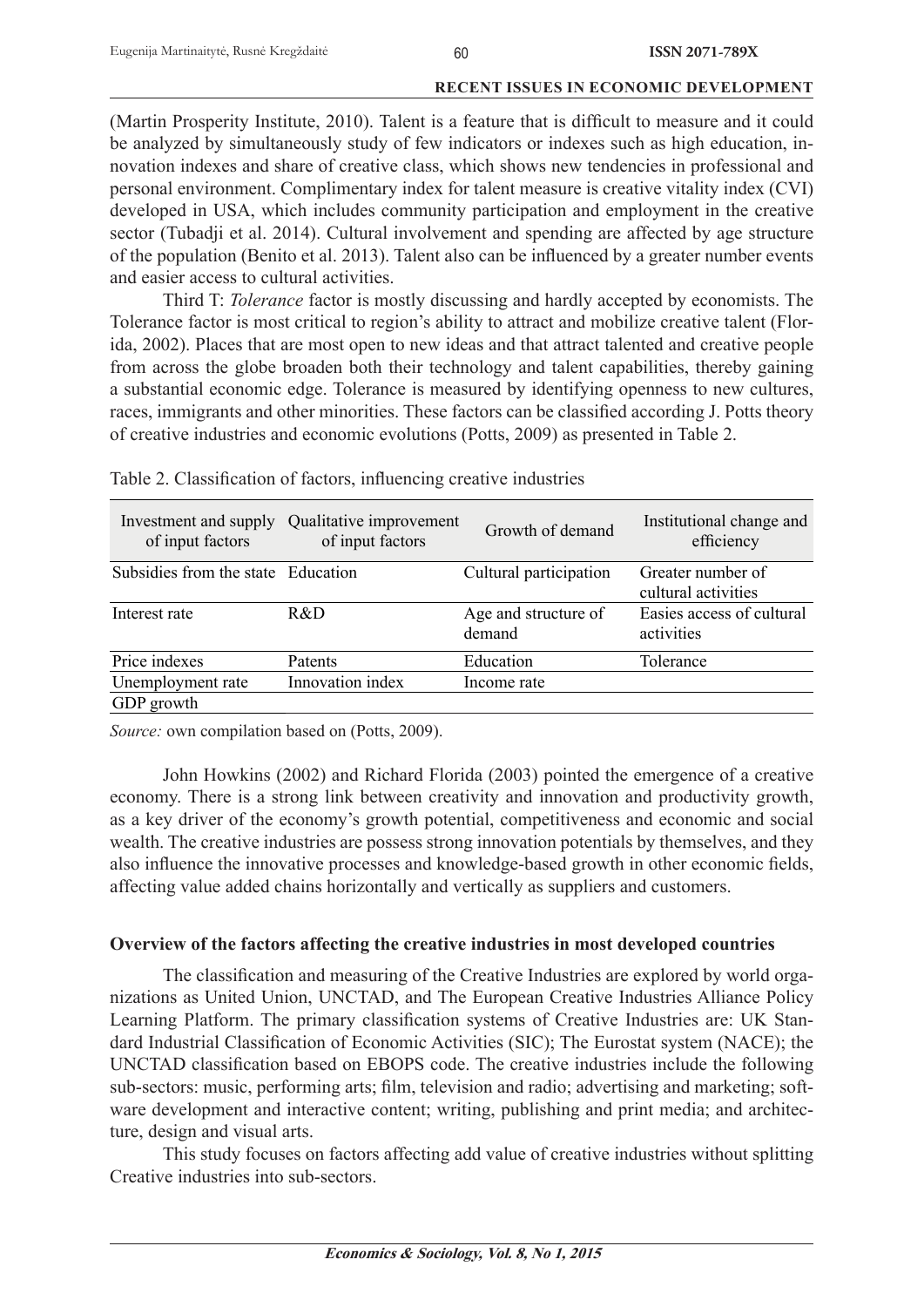The measurement methods of Creative industries development combine different indicators related to a particular type of production and specific feature of creativity. Most validated factors are employment within the industry; time use; trade and value added; copyright and intellectual property rights issues; public investment.

In order to find the most efficient way to effect the development of creative industries, the research relies on analysis of factors, which are influencing level of creative industries. The main indicator of creative industries development is the value added in creative industries sector (percentage of gross domestic product). Formally the creative industries are not classified as a unique unit in NACE 2 classificatory. By this reason this research based on creative industries sector data composed of following NACE 2 activities:

- J58 (Publishing activities),
- J59\_J69 (Motion picture, video, television programme production; programming and broadcasting activities),
- M71 (Architectural and engineering activities; technical testing and analysis),
- M73 (Advertising and market research),
- R90\_R92 (Creative, arts and entertainment activities; libraries, archives, museums and other cultural activities; gambling and betting activities),
- R93 (Sports activities and amusement and recreation activities).

According to the indicator of value added in creative industries sector, ten leading European Union countries were selected in order to compare their creative industries development with the same factors from Lithuanian and Estonian economies (Table.3).

| Country               | Added value in CI (percentage of GDP), 2012 |
|-----------------------|---------------------------------------------|
| Sweden                | 5,934                                       |
| <b>United Kingdom</b> | 5,411                                       |
| Spain                 | 4,934                                       |
| Finland               | 4,820                                       |
| Slovakia              | 4,746                                       |
| Germany               | 4,60                                        |
| Latvia                | 4,543                                       |
| France                | 4,481                                       |
| Denmark               | 4,472                                       |
| Slovenia              | 4,368                                       |
| Estonia               | 3,433                                       |
| Lithuania             | 2,889                                       |

Table 3. Added value in creative industries

*Sourse:* Eurostat, 2013

Add value is most important indicator for economy development and structural competiveness. As it illustrated in the Table 3 on the top of selected countries are Sweden and UK with accordingly 5.9 and 5.4 person input to GDP. Another group with interval 4 to 5 percents of GDP consists of most advanced European countries, and the last group with a share below 4 percent – Estonia and Lithuania. The changes in add value during the decade shown in Annex 1. Creative industries in all selected countries was strongly affected by crises 2007-2009; the recovery demonstrate how important this sector of all economy. It could be compared with added value in some real economy sectors (Table 4).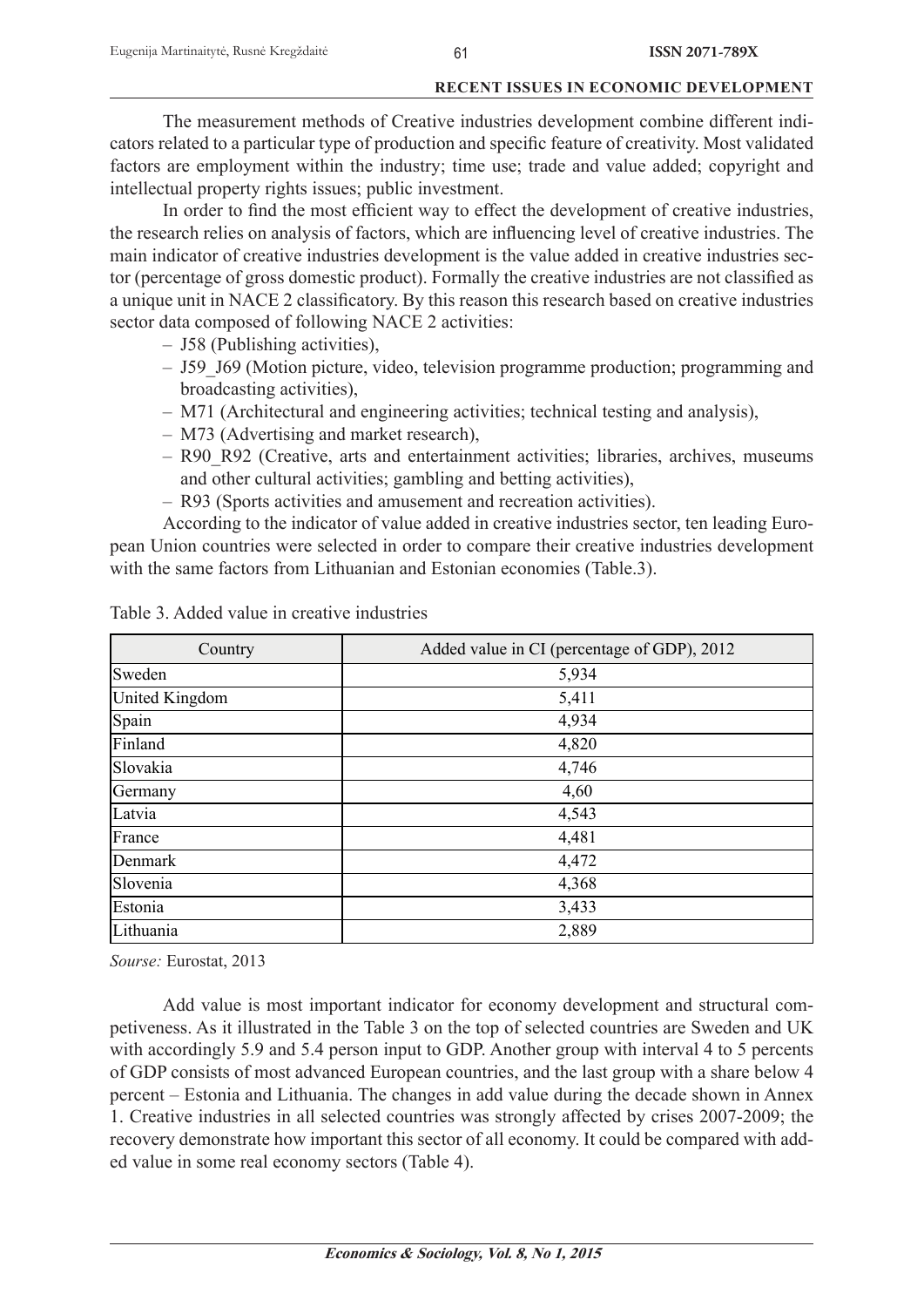| Sweden   | Finland  | <b>LT</b> | LV       | EE       | $ES-15$  | $ES-27$  |
|----------|----------|-----------|----------|----------|----------|----------|
|          |          |           |          |          |          |          |
| 2.10     | 3.50     | 5.50      | 4.60     | 4.70     | 2.40     | 2.30     |
| 1.90     | 2.90     | 3.40      | 4.10     | 3.50     | 1.70     | 1.70     |
| $-9.52$  | $-17.14$ | $-38.18$  | $-10.87$ | $-25.53$ | $-29.17$ | $-26.09$ |
|          |          |           |          |          |          |          |
| 24.50    | 28.40    | 24.60     | 17.70    | 22.50    | 21.80    | 21.80    |
| 21.10    | 22.30    | 22.10     | 16.70    | 23.10    | 18.60    | 18.70    |
| $-13.88$ | $-21.48$ | $-10.16$  | $-5.65$  | 2.67     | $-14.68$ | $-14.22$ |
|          |          |           |          |          |          |          |
| 5.50     | 6.60     | 5.90      | 5.60     | 5.60     | 5.70     | 5.70     |
| 4.30     | 6.20     | 5.60      | 5.00     | 5.80     | 5.90     | 6.00     |
| $-21.82$ | $-6.06$  | $-5.08$   | $-10.71$ | 3.57     | 3.51     | 5.26     |
|          |          |           |          |          |          |          |
| 19.50    | 19.80    | 30.90     | 34.40    | 28.10    | 21.2     | 21.7     |
| 18.90    | 20.20    | 33.20     | 30.10    | 25.60    | 20.50    | 20.80    |
| $-3.08$  | 2.02     | 7.44      | $-12.50$ | $-8.90$  | $-3.30$  | $-4.15$  |
|          |          |           |          |          |          |          |
| 24.60    | 24.20    | 12.20     | 18.70    | 22.60    | 26.80    | 26.50    |
| 24.90    | 21.00    | 16.00     | 23.50    | 24.20    | 29.30    | 29.00    |
| 1.22     | $-13.22$ | 31.15     | 25.67    | 7.08     | 9.33     | 9.43     |
|          |          |           |          |          |          |          |
| 27.40    | 24.20    | 21.00     | 19.90    | 15.70    | 22.00    | 22.10    |
| 25.30    | 20.70    | 19.60     | 19.70    | 18.60    | 24.10    | 23.70    |
| $-7.66$  | $-14.46$ | $-6.67$   | $-1.01$  | 18.47    | 9.55     | 7.24     |
| 100      | 100      | 100       | 100      | 100.00   | 100      | 100      |
|          |          |           |          |          |          |          |

|  |  |  | Table 4. Total added value by sectors in Baltic countries, Sweden, Finland in 2000, 2010 (%) |  |  |  |
|--|--|--|----------------------------------------------------------------------------------------------|--|--|--|
|  |  |  |                                                                                              |  |  |  |

*Sourse:* Eurostat, National Accounts (2008, 2012), OECD Report (2008, 2012).

The changes of value added in creative industries sector in most well developed countries (except Sweden, United Kingdom and Latvia) are very similar; vary around 4 – 5 percent (Figure 1). The value added in Lithuania and Estonia is in average 1 (in Lithuania) – 1, 5 (in Estonia) percent lower than the mean of above mentioned countries. There was a sharp decrease of value added during the economic crisis in Estonia and Lithuania and the average of selected best-rated countries remained steady during the period of 2002-2011.



Figure. 1. Value added in creative industries sector *Sourse:* Eurostat, 2012.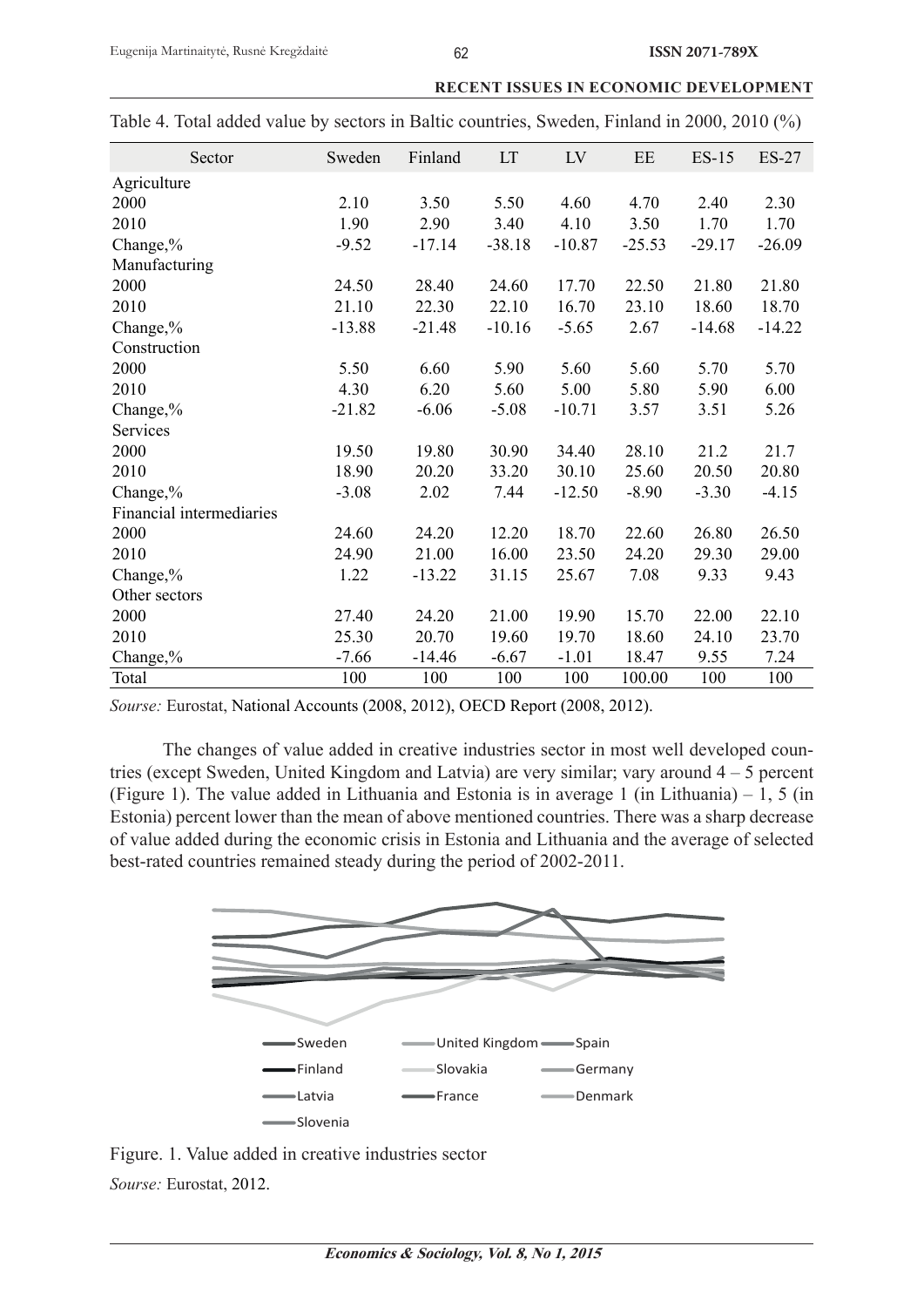As the data illustrated added value in creative industries (Table 4) similar to added value in the agricultural sector in Latvia, Lithuania, Estonia, and much higher in Sweden and Finland. It should be stressed, that creative industries are highly innovated.



Figure. 2. Value added in creative industries sector in Lithuania and Estonia *Sourse:* Eurostat, 2012.



Figure. 3. Employment in creative industries sector (data from Sweden and Spain is not available) *Sourse:* Eurostat, 2012.

Employment in the creative industry is related to ability to transform creativity and creative ideas to activities, which are generating economic outcome. The employment rate in analyzed countries varies from 2, 9 to 5,9 percent of total employment. The employment growth is steady in all countries, except Latvia with the rise of 23 percent in 2007. Employment in creative industries sector in Estonia is similar to the previously selected countries average, Lithuania is around 1.0 percent point below the average, but this indicator is increasing, and it has comparatively high value.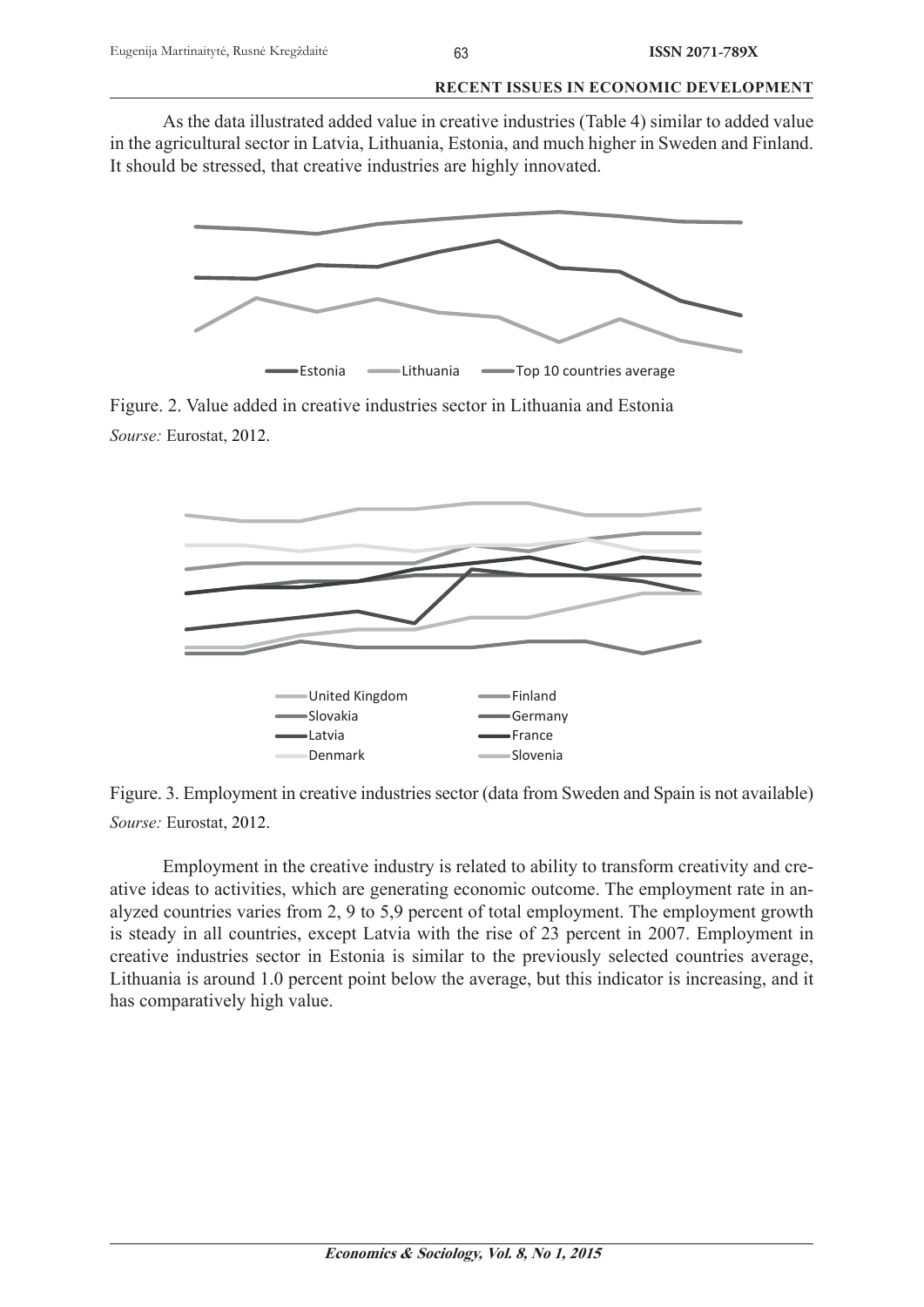

Figure. 4. Employment in creative industries sector in Lithuania and Estonia. (Data of Estonia available from 2007)

*Sourse:* Eurostat, 2012.

After the crisis 2007-2009 the unemployment in all Baltic countries remains in the 8–12 percent range, it is particularly high for youth. Therefore, the positive trends young people in creative industries growth show the need to support accessibility to creative industries. Between 2008 and 2011, the employment in the cultural and creative sectors proved more resilient than in the EU economy as a whole. There were growth rates differences between subsectors, and some sectors have a higher percentage of youth employment than the rest of the economy.

Export of creative industries products and services has from 0,5 to 4,5 percent in total export structure. The average of selected countries is not stable and there is a slight increase in recent years, and the meaning of this indicator is very different in each country. It could be partly explained by the content of the production and language barriers. The export of Lithuania and Estonia is greater than the selected countries average.



Figure. 5. Export in creative industries sector (as a share of total export). *Note*. Data from Finland, Slovakia, Denmark and Slovenia available from 2004. *Sourse:* Eurostat, 2012.

#### **RECENT ISSUES IN ECONOMIC DEVELOPMENT**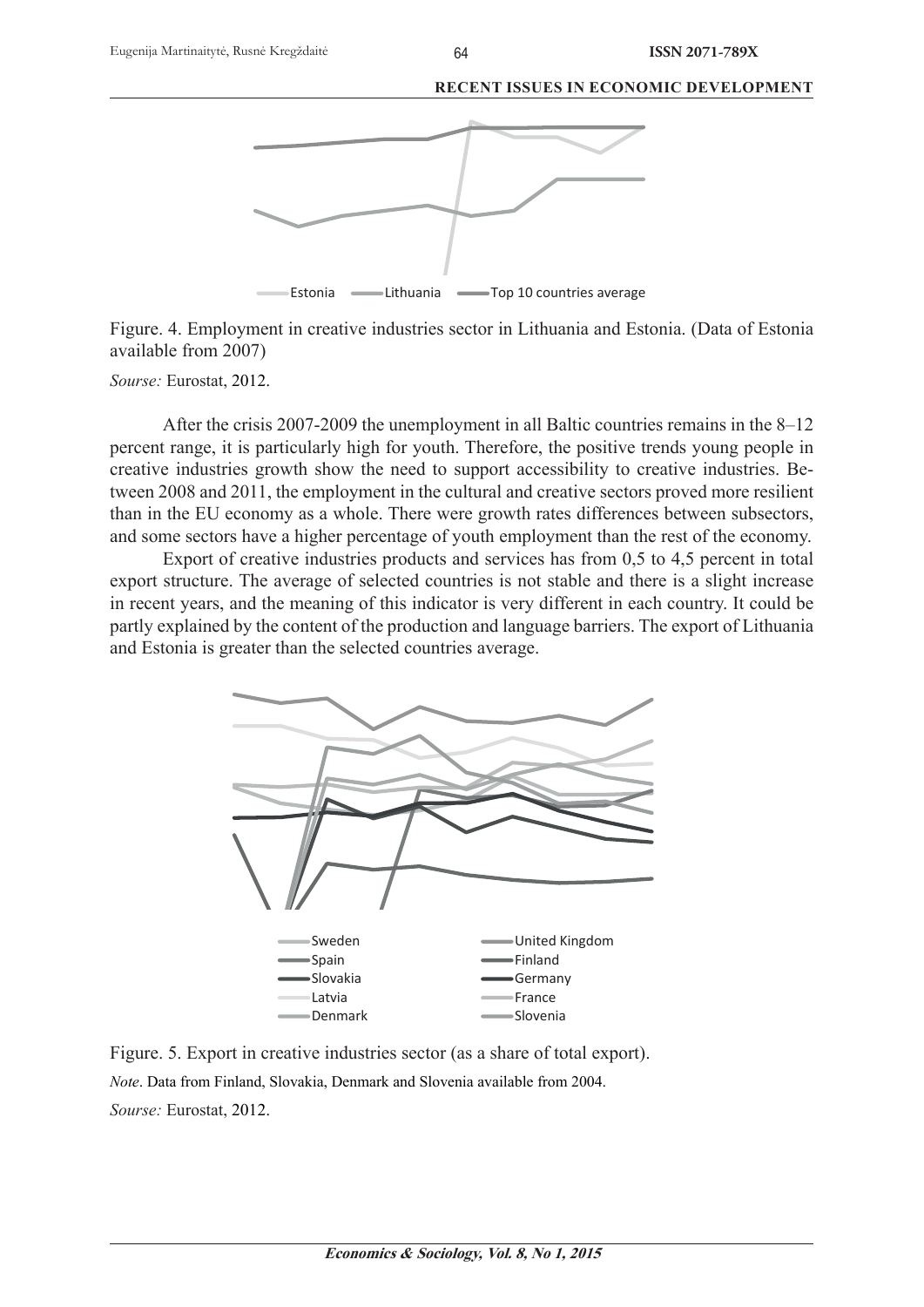

Figure 6. Export in creative industries sector (as a share of total export) of Lithuania and Estonia. *Sourse:* Eurostat, 2012.

Being at the crossroads of arts, business and technology, creative industries influence other industries IT applications, tourism. Creative industries are integrated at all stages of the value chain of other sectors such as fashion and high-end industries.

# **Data and empirical analysis**

The empirical part of this paper uses a broad sample of selected countries. The full sample period covers the last decade from 2003 to 2013. As it was described above, the principal component analysis related to particular groups of factors influencing the creative industries development.

Four distinct factors groups were identified as primary affecting on creative industries. Each of which is briefly outlined below. Further analysis does not consist of time series analysis; data are available for the latest year. A group consists of 12 indicators, divided into four groups: Economic, Technological, Social and Cultural factors, which data are presented in Table 5. These groups are following:

# *Economic indicators*

E1->Employment in CI (percentage of total), 2011 E2->Government expenditures for culture (percentage of total), 2011 E3-> Export of CI (percentage of total), 2011

# *Technological indicators*

T1- Government expenditures for R&D (percentage of total), 2011

T2- Number of patents for million inhabitants, 2011

T3- Employment in R&D (percentage of total), 2011

# *Social indicators*

S1- Inhabitants with high education (percentage of total), 2011

S2- Creativity index, 2011

S3-Tolerance index, 2010

*Cultural indicators*

C1-Students enrolled in arts & humanities studies, 2011

C2- Participation in cultural activities, 2007

C3- Expenditures for culture and recreation, 2010

There are macro indicators by selected countries for the period 2002-2013.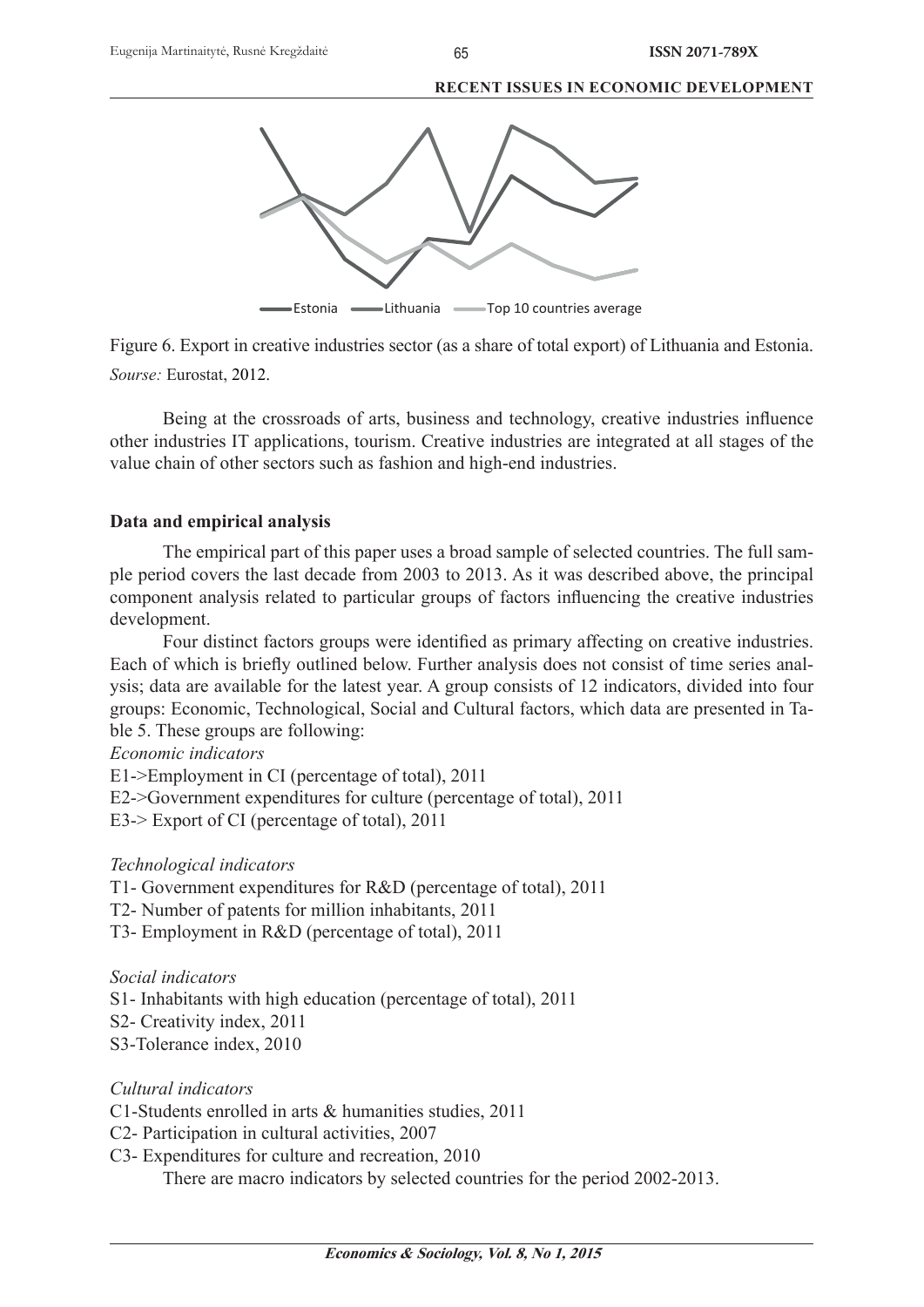| Table 9. Bialistical data uli the variables |                   |          |               |                |               |                |                                       |                |                |                |                |                |                |
|---------------------------------------------|-------------------|----------|---------------|----------------|---------------|----------------|---------------------------------------|----------------|----------------|----------------|----------------|----------------|----------------|
|                                             | Main<br>indicator | E1       | E2            | E <sub>3</sub> | T1            | T <sub>2</sub> | T <sub>3</sub>                        | S <sub>1</sub> | S <sub>2</sub> | S <sub>3</sub> | C <sub>1</sub> | C <sub>2</sub> | C <sub>3</sub> |
| Sweden                                      | 5,934             | $\theta$ | 1.1           |                | 2,666 3.38709 |                | $n/a$ 209.7135 31,4 0,923             |                |                | 7              | 13.5           | n/a            | 3730           |
| United<br>Kingdom                           | 5,411             | 5.8      | 1             |                |               |                | 4,436 1.78145 0,4 240.1243 35,7 0,789 |                |                | 10             | 16.9           | n/a            | 3211           |
| Spain                                       | 4,934             | $\theta$ |               | 1,5 2,714      | 1.35563       | n/a            | 73.4037                               | 30.9           | 0.744          | 6              | 11             | 21             | 2049           |
| Finland                                     | 4,82              | 5,4      | 1,2           | 1,05           | 3.79677       | 0.7            | 304.0536 33,6                         |                | 0.894          | 19             | 14,1           | 33             | 2806           |
| Slovakia                                    | 4,746             | 3,6      |               | 1,74           |               |                | 0.67915 0.4 41.39841                  | 17.7           | 0.476          | 55             | 7,3            | 27             | 1077           |
| Germany                                     | 4,6               | 4,7      | 0.8           | 1,942          |               |                | 2.89286 0.4 572.8562                  | 25,1           | 0.764          | 18             | 13.3           | n/a            | 2993           |
| Latvia                                      | 4,543             | 4,4      | 1.6           |                | 3,226 0.69631 | 0,1            | 85.4817                               | 27             | 0.52           | 60             | 8,9            | 17             | 742            |
| France                                      | 4,481             | 4,9      | $1.5^{\circ}$ | 3.653          | 2.24979       |                | 0,8 223.4715                          | 28.9           | 0.764          | 16             | 13.7           | n/a            | 2132           |
| Denmark                                     | 4,472             | 5,1      | 1.6           | 2,841          | 2.97599       |                | 0.4 280.9396                          | 29,1           | 0.878          | 14             | 12,8           | 25             | 3281           |
| Slovenia                                    | 4,368             | 4,4      | 1.9           | 2,295          | 2.47362       |                | 0.6 234.6003                          | 23             | 0.638          | 51             | 8,5            | 22             | 2285           |
| Estonia                                     | 3,433             | 4,8      | 1.9           | 3,252          | 2.37073       | 0.3            | 46.96351                              | 33,2           | 0.528          | 68             | 13.7           | 51             | 871            |
| Lithuania                                   | 2,889             | 3,8      |               | 3.289          |               |                | 0.91765 0.3 31.29306 29.8             |                | 0,484          | 75             | 7.4            | 22             | 574            |

| Table 5. Statistical data on the variables |  |  |
|--------------------------------------------|--|--|

*Sources:* Eurostat, 2014

Several considerations guide the choice of methodology in this paper. The paper focuses simplicity, flexibility and robustness in its statistical assessment of the impact of volatility on growth creative industries. At the same time, given the complexity of the research problem restrictions imposed by limited sample scope, the issues of omitted variables is significant. To analyze the relation of creative industries factor to the primary indicator (value added in CI sector) their correlation coefficients were calculated for each of 12 indicators. Values are presented in Table 5. The most significant indicators for development of creative industries seem to be social and cultural variables, especially creativity, tolerance, participation in cultural activities and expenditures for culture. It substantiates one of the main hypotheses of creative industries sector which states that social and cultural variables and creativity the most important ones and have the indirect impact to the economic development and financial growth.

Table 6. Correlation matrix

|    |  | Correlation matrix with primary indicator (Value added in CI sector)      |  |  |  |  |
|----|--|---------------------------------------------------------------------------|--|--|--|--|
| E2 |  | E3 T1 T2 T3 S1 S2 S3 C1 C2                                                |  |  |  |  |
|    |  | 0.354 -0.272 -0.103 0.322 -0.184 0.333 0.085 0.664 0.769 0.44 0.559 0.728 |  |  |  |  |

*Sources:* own calculation

| Table 7. Configurations for the analysis |  |
|------------------------------------------|--|
|------------------------------------------|--|

| Setter values for Boolean configurations (less $-0$ , more $-1$ ) |      |      |                |   |       |     |     |                |      |       |      |    |
|-------------------------------------------------------------------|------|------|----------------|---|-------|-----|-----|----------------|------|-------|------|----|
| Main                                                              |      |      |                |   |       |     |     |                |      |       |      |    |
| indicator                                                         | E1   | E2   | E <sub>3</sub> |   | T1 T2 | T3  | -S1 | S <sub>2</sub> | S3.  |       |      |    |
| (result)                                                          |      |      |                |   |       |     |     |                |      |       |      |    |
| 3,69                                                              | 4.48 | 1,05 | 2,51           | 2 | 0.35  | 187 | 28  | 0.62           | 10.2 | 25.01 | 1000 | 22 |

*Sources:* own calculation

The Qualitative Comparative Analysis **(**QCA**)** procedure starts with specifying the significant causal conditions for the outcome variable the (primary indicator) and then by reducing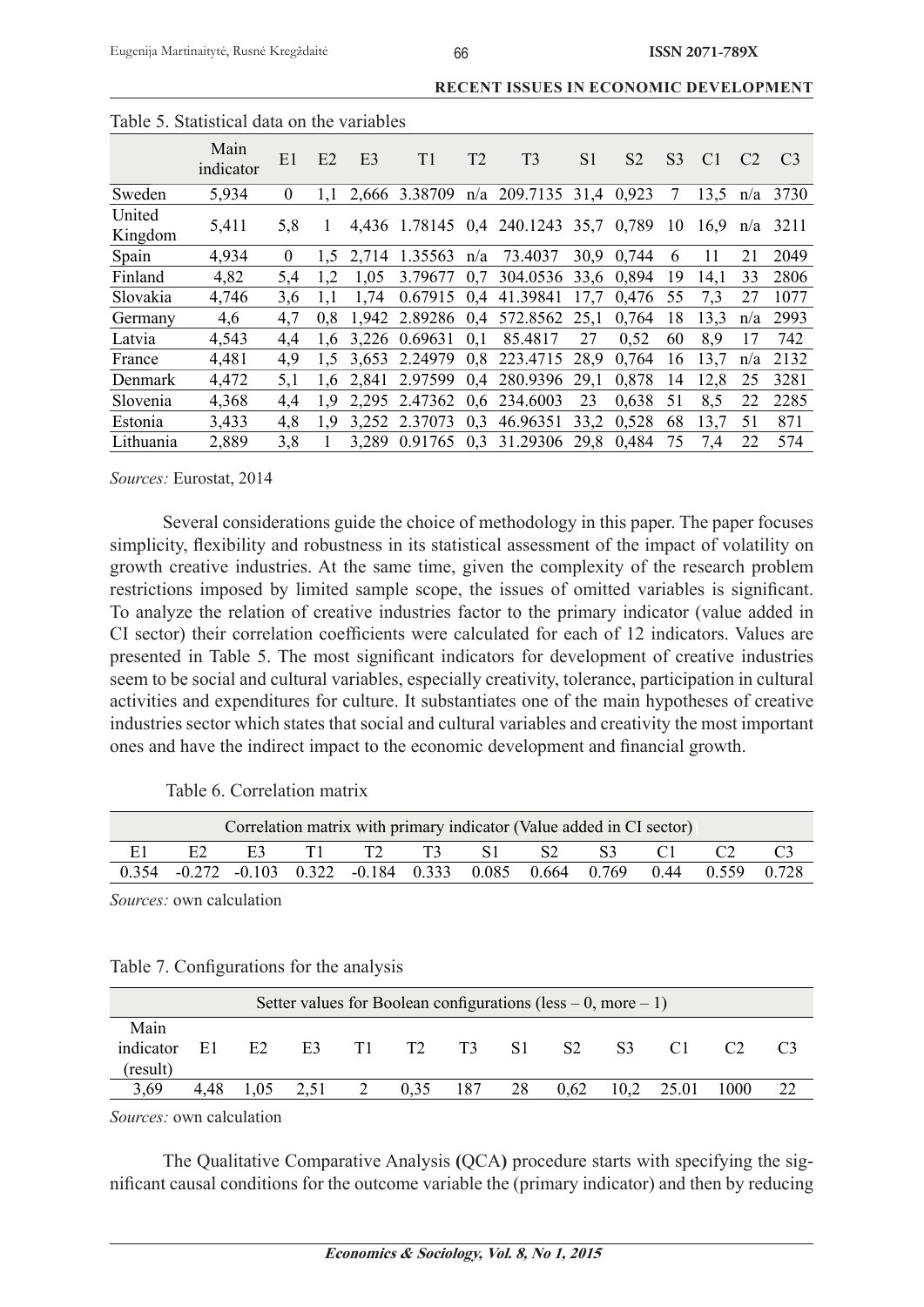complexity and transferring data in Boolean form. Software (in this case TOSMANA) calculates truth table that displays the data as a list of configurations (factors) which leads to the same output. Table 7 of settings lets to summarize data and describe cases in more synthetic way.

In order to find factors that influence the primary indicator of creative industries (the value added in Creative industries sector) factors analysis was made. Each indicator was transformed into Boolean form giving the value 1 if has high value and 0 if the value is low. The values of low and high refer to each indicator by sign of the group and analytical findings. These values are presented in Table 7. The Boolean configurations are shown in Table 8.

| E1               | E2             | E3       | T1       | T <sub>2</sub> | T <sub>3</sub> | S <sub>1</sub> |          |          | S2 S3 C1 C2 |                | $\overline{C}$ 3 | Main indicator<br>(Result) | Country               |
|------------------|----------------|----------|----------|----------------|----------------|----------------|----------|----------|-------------|----------------|------------------|----------------------------|-----------------------|
| $\theta$         |                |          |          | $\overline{0}$ |                |                |          | $\theta$ |             | $\overline{0}$ |                  |                            | Sweden                |
|                  |                |          |          |                |                |                |          | $\theta$ |             | $\theta$       |                  |                            | France, Denmark       |
|                  | $\theta$       |          | $\theta$ |                |                |                |          | $\theta$ |             | $\theta$       |                  |                            | <b>United Kingdom</b> |
|                  | $\theta$       | $\theta$ |          |                |                | $\theta$       |          | $\theta$ |             | $\theta$       |                  |                            | Germany               |
| $\boldsymbol{0}$ |                |          | 0        | $\mathbf{0}$   | $\mathbf{0}$   | $\theta$       | $\theta$ |          | $\theta$    | $\theta$       | $\boldsymbol{0}$ |                            | Latvia                |
| $\boldsymbol{0}$ |                |          | 0        | 0              | $\theta$       |                |          | $\theta$ |             | $\theta$       |                  |                            | Spain                 |
| $\boldsymbol{0}$ |                | 0        |          |                |                | $\theta$       |          |          | $\theta$    | $\theta$       |                  | 1                          | Slovenia              |
| $\overline{0}$   |                | $\Omega$ | $\theta$ |                | $\Omega$       | $\mathbf{0}$   | $\theta$ | 1        | $\theta$    | 1              | -1               | 1                          | Slovakia              |
|                  |                | 0        |          |                |                |                |          | $\theta$ |             |                |                  |                            | Finland               |
| $\overline{0}$   | $\overline{0}$ |          | 0        | 0              | $\theta$       |                | $\theta$ |          | $\theta$    | $\theta$       | $\theta$         | $\overline{0}$             | Lithuania             |
|                  |                |          |          | 0              | $\theta$       |                | $\theta$ |          |             |                | $\theta$         | 0                          | Estonia               |

Table 8. Setter (Thresholds) values

Note: Constructed using the program TOSMANA.

*Sources:* own calculation

This method lets to analyze which factors have high values in leading countries and by comparing it with Lithuania and Estonia it allows to find factors, which should be strength in order to use the potential capacity of creative industries sector. The factor has a high value in the most countries, and it leads to a good result of the primary indicator. Therefore, these phenomena could be interpreted as necessary for the development of creative industries. In some countries the factor has a low value or high value, but the main indicator remains in a high position. In this case this factor does not have a significant influence on the creative industries development. The factors are divided into four groups according to their impact on the primary indicator. There should be a priority to strengthen high and medium influence factors in order to use all the economic and social development opportunities for the creative industries sector.

|  |  |  | Table 9 Factors, according to their influence on Creative Industries sector |
|--|--|--|-----------------------------------------------------------------------------|
|  |  |  |                                                                             |

| High influence factors |         | Medium influence Low influence factors Factors with no influ- |      |  |
|------------------------|---------|---------------------------------------------------------------|------|--|
|                        | factors |                                                               | ence |  |
|                        | E2      | E1                                                            |      |  |
|                        |         | E3                                                            |      |  |
|                        |         |                                                               |      |  |
|                        |         |                                                               |      |  |
|                        |         |                                                               |      |  |

*Sources:* own calculation.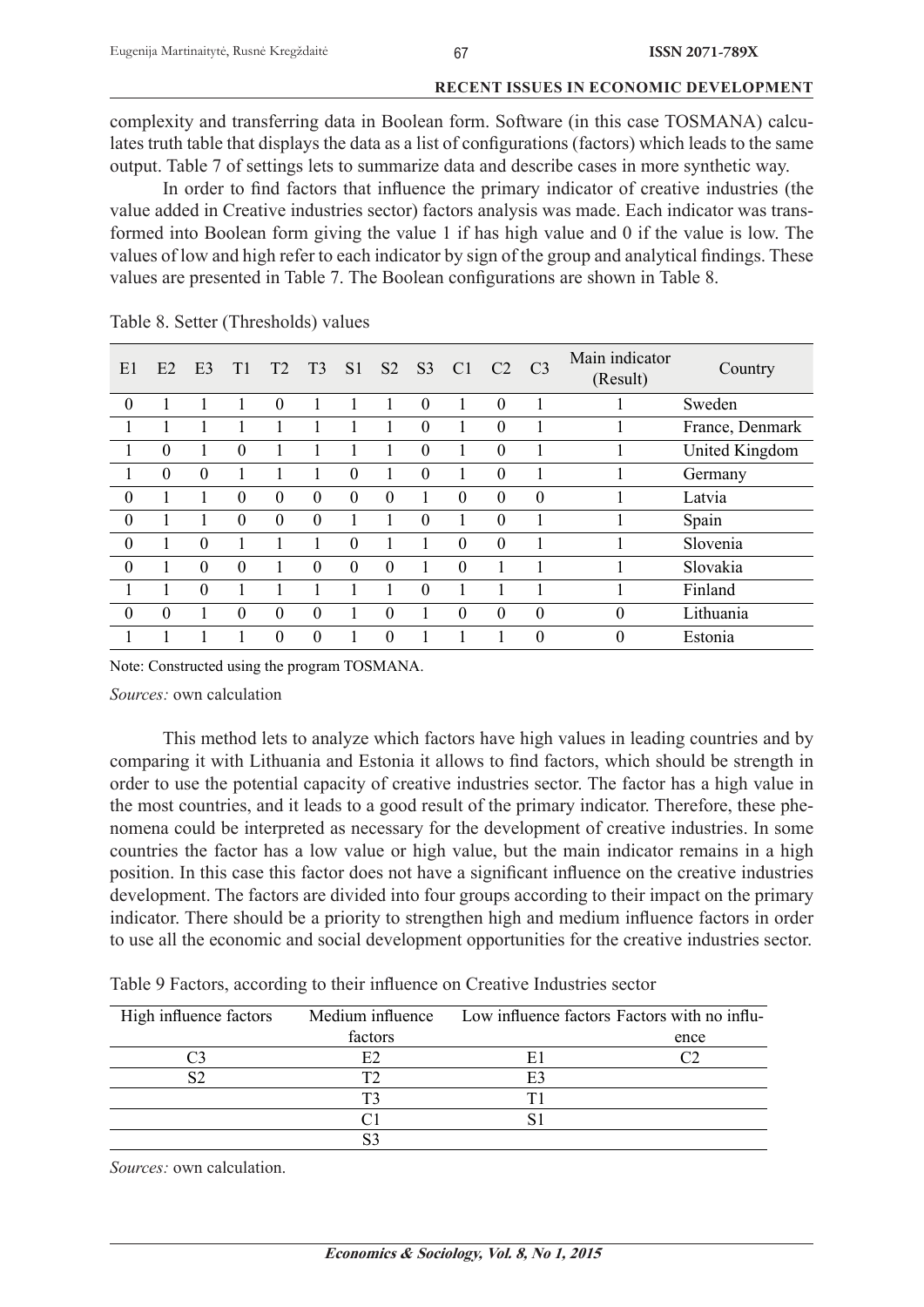## **Results and findings**

High influence factors are private expenditures for culture and creativity index. These factors have strong correlation coefficient as well. Increasing these factors in Lithuania and Estonia are long-run objectives because its linkage to the educational system.

Medium influence factors are government expenditures for culture, number of patents, the employment rate in R&D, number of students enrolled in arts and humanities and tolerance index. Lithuania has low values for all of these factors; Estonia has high value in E2 and C1. Factor with highest correlation coefficient is tolerance index. It is proved that more open and tolerant communities easier accept changes and adapt to changing environment (Martin Prosperity Institute, 2011). The development of this index could lead to improvement of creative industries sector and economic growth.

Low influence factors are employment in CI, export of CI sector, government expenditures for R&D and inhabitants with high education. Lithuania and Estonia have high values in most of these indicators, and it can be interpreted as investing to least important factors of creative industries development.

| <b>Strong</b> | Category I<br>Expenditures for culture and cre-<br>ativity index                                                                            | <b>Category II</b><br>Government expenditures for culture, number of<br>patents, employment rate in R&D, number of stu-<br>dents enrolled in arts and humanities and tolerance<br>index. |
|---------------|---------------------------------------------------------------------------------------------------------------------------------------------|------------------------------------------------------------------------------------------------------------------------------------------------------------------------------------------|
| Week          | <b>Category III</b><br>Employment in CI, export of CI<br>sector, government expenditures<br>for R&D and inhabitants with high<br>education. | <b>Category IV</b><br>Not defined precisely                                                                                                                                              |

Table 10. Topology of factors influenced on Creative industries

*Sources:* own work.

Factor with no influence is *participation in cultural activities* although it has a strong correlation with primary indicator. The reason for this misunderstanding could be missing values in data set as the data was taken from Adult education survey, and some of the countries did not provide data for it.

# **Conclusions**

The key point to this analysis has been the beneficial role of creative industries in growth of the economy, and the rapid increase of the percentage of value added in GDP created by creative industries is in most advanced countries. The policy makers in Lithuania must increase state support for investment in creative industries research and technology innovation (through generation creative industries research centers). There is also an invitation to potential investors for support creative industries development initiatives.

The empirical evidence support the demand to strength creative industries development policy in Lithuania. Factors influencing the Creative industries are weak in Lithuania, and most important indicator of efficiency – value added to GDP is still behind of most European countries.

Results of factors analysis reveals that most important factors for creative industries development are private expenditures for the culture. The creativity index and values of these factors cannot be increased in a short-run; it requires changes in education system and cultural policy.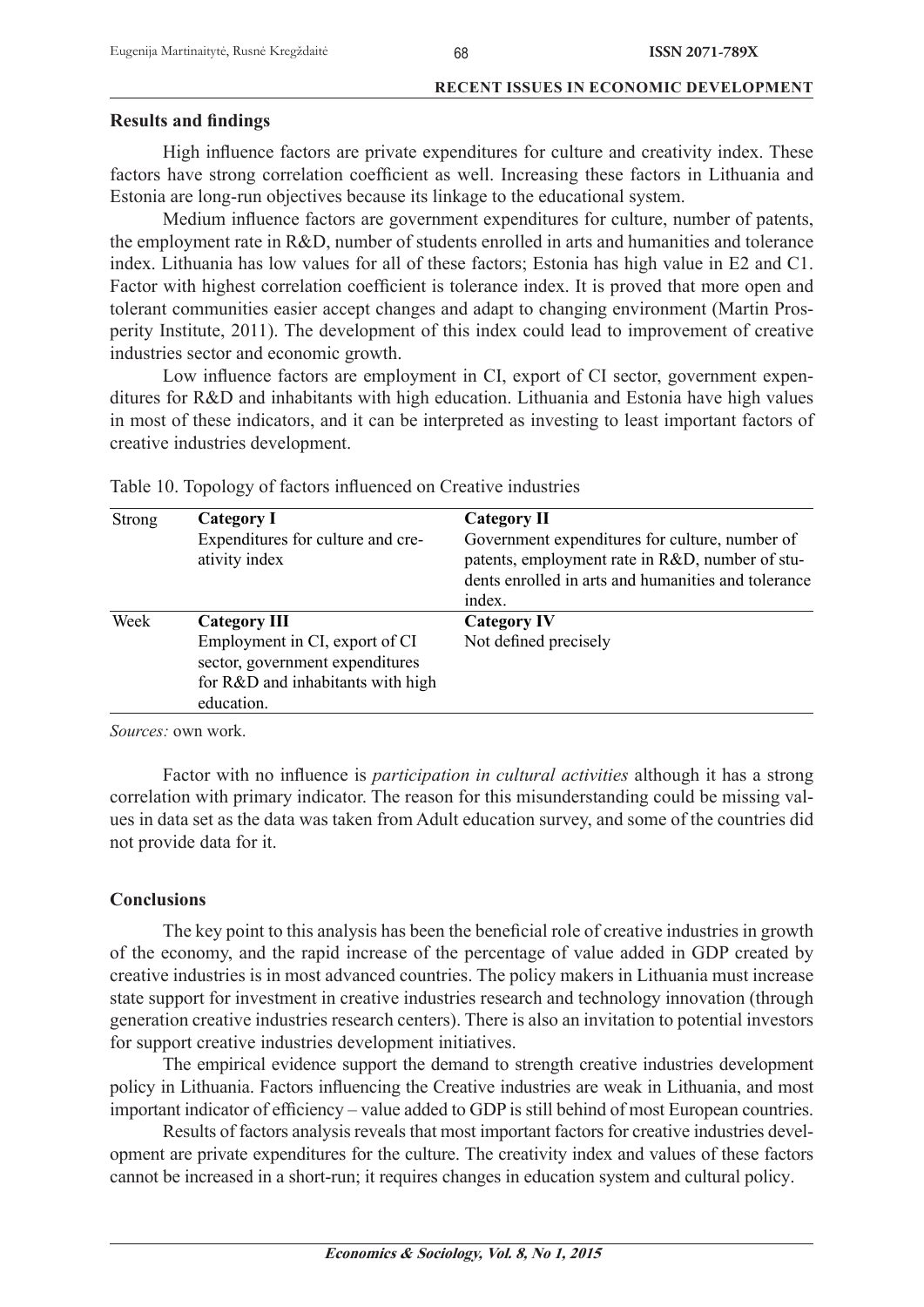In comparison with other countries, Lithuania and Estonia have a large percent of population employed in cultural sector. The analysis shows, that it is not important factor for the development of creative industries and in order to achieve results in this growing sector "quantity" should be replaced by "quality". That repeatedly confirms importance of education and creativity training.

This research could be continued on impact value chains, innovations and concentration of stakeholders within creative industries differs per sub-sector.

#### **References**

- Benito, B., Bastida, F., Vincente, C. (2013), Municipal elections and cultural expenditure..*Journal for cultural economics.*, 37(3):3-32.
- Cotte Poveda, A., Pardo Martinez, C.I.(2013), Qualitative comparative analysis (QCA): an application for the industry. *Quality & Quantity.,* 47(3):1315-1321.
- Florida, R. (2002), *The rise of the creative class.* New York: Basic books.
- Florida, R. (2005), *The flight of the creative class*. New York: HarperCollins Publishers Inc.
- Getzner, M. (2002), Determinants of public cultural expendiures: an exploratory time series analysis for Austria. *Journal of cultural economics.* 26(4):287-306.
- Hartley, J. (2007), The evolution of the creative industries Creative clusters, creative citizens and social network markets. In *Proceedings Creative Industries Conference, Asia-Pacific Weeks.*
- Howkins, J. (2002), *The Creative Economy: How People Make Money From Ideas.* London: Penguin books.
- Hui, D. (2007), *The creative industries and entrepreneurship in East and Souteast Asia. Enterpreuneship in the Creative Industries. An International Perspective*. Cheltenham: Edward Elgar Publishing Limited, p. 9-29.
- Martin Prosperity Institute. (2010), *Creativity and Prosperity: The Global Creativity Index.* Toronto: Martin Prosperity Institute.
- Norkus, Z. (2012), *On Baltic Slovenia and Adriatic Lithuania. A Qualitative Comparative Analysis of Paterns in Post-communist Transformation.*Vilnius: Apostrofa.
- Norkus, Z; Morkevičius, V. (2011), *Kokybinė lyginamoji analizė*. Kaunas: Standartų spaustuvė.
- Potts, J. (2011), *Creative industries and economic evolution.* Cheltenham, Edward Elgar Publishing Inc.
- Potts, J. (2009), Why creative industries matter to economic evolution. *Economics of Innovation and New Technology.* 18(7-8): 663-673.
- Rihoux,B; Grimm, H. (2006), *Inovative Comparitive Methods for Policy Analysis.* New York: Springer Science, Business Media Inc.
- Throsby, D. (2010), *Economics and culture*. Cambridge: Cambridge University Press.
- Tubadji,A; Osoba, B.J; Nijkamp,P.(2014), Culture-based development in the USA: culture as a factor for economic and social well-being at a country level. *Journal of Cultural economics*. [interactive] 38:4. [accessed 2014-09-30]. < http://link.springer.com/content/pdf/10.1007%2Fs10824-014-9232-3.pdf>.
- Eurostat. Adult education survey
- http://epp.eurostat.ec.europa.eu/portal/page/portal/product\_details/publication?p\_product\_code=KS- $CC-05-005$

Eurostat. Education statistics. [interactive]. [accessed 2014-09-30].

<http://appsso.eurostat.ec.europa.eu/nui/show.do?dataset=educ\_ilev&lang=en>

Eurostat. Employment statistics. [interactive].[accessed 2014-09-30].

69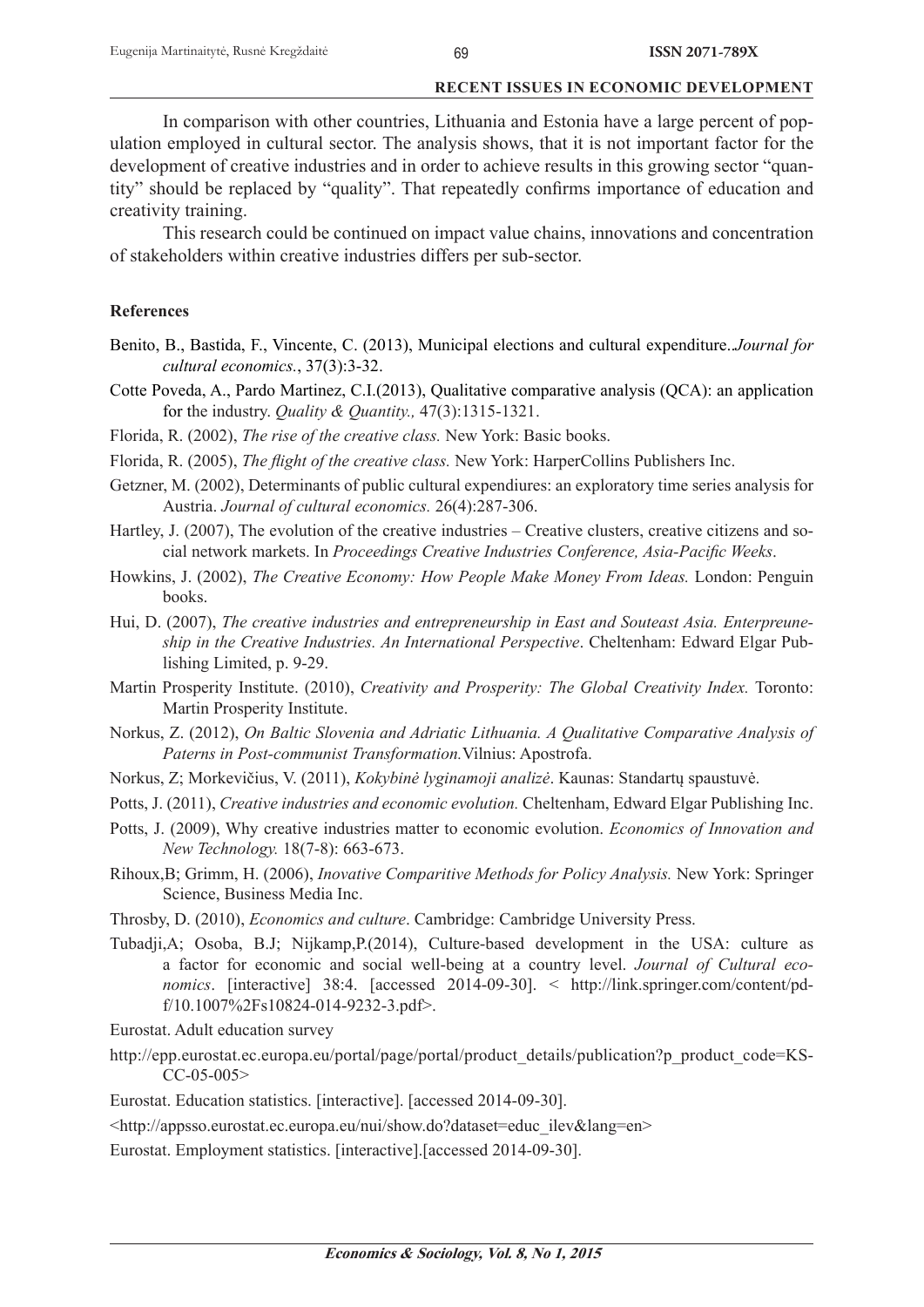<http://appsso.eurostat.ec.europa.eu/nui/show.do?dataset=lfsi\_emp\_aHYPERLINK "http://appsso.eurostat.ec.europa.eu/nui/show.do?dataset=lfsi\_emp\_a&lang=en"&HYPERLINK "http://appsso. eurostat.ec.europa.eu/nui/show.do?dataset=lfsi\_emp\_a&lang=en"lang=en>

Eurostat. Government expenditures statistics. [interactive].[accessed 2014-09-30].

<http://epp.eurostat.ec.europa.eu/portal/page/portal/statistics/search\_database>

Eurostat. National accounts and main components. [interactive].[accessed 2014-09-30].

<http://appsso.eurostat.ec.europa.eu/nui/show.do?dataset=nama\_gdp\_cHYPERLINK "http://appsso. eurostat.ec.europa.eu/nui/show.do?dataset=nama\_gdp\_c&lang=en"&HYPERLINK "http:// appsso.eurostat.ec.europa.eu/nui/show.do?dataset=nama\_gdp\_c&lang=en"lang=en>

UNCTAD.(2008), Creative Economy report. [interactive]. [accesed 2014-09-10]

< http://www.unctad.org/en/docs/ditc20082cer\_en.pdf>.

World bank. Number of patents statistics [interactive].[accessed 2014-09-30]. <http://data.worldbank. org/indicator/IP.PAT.RESD>